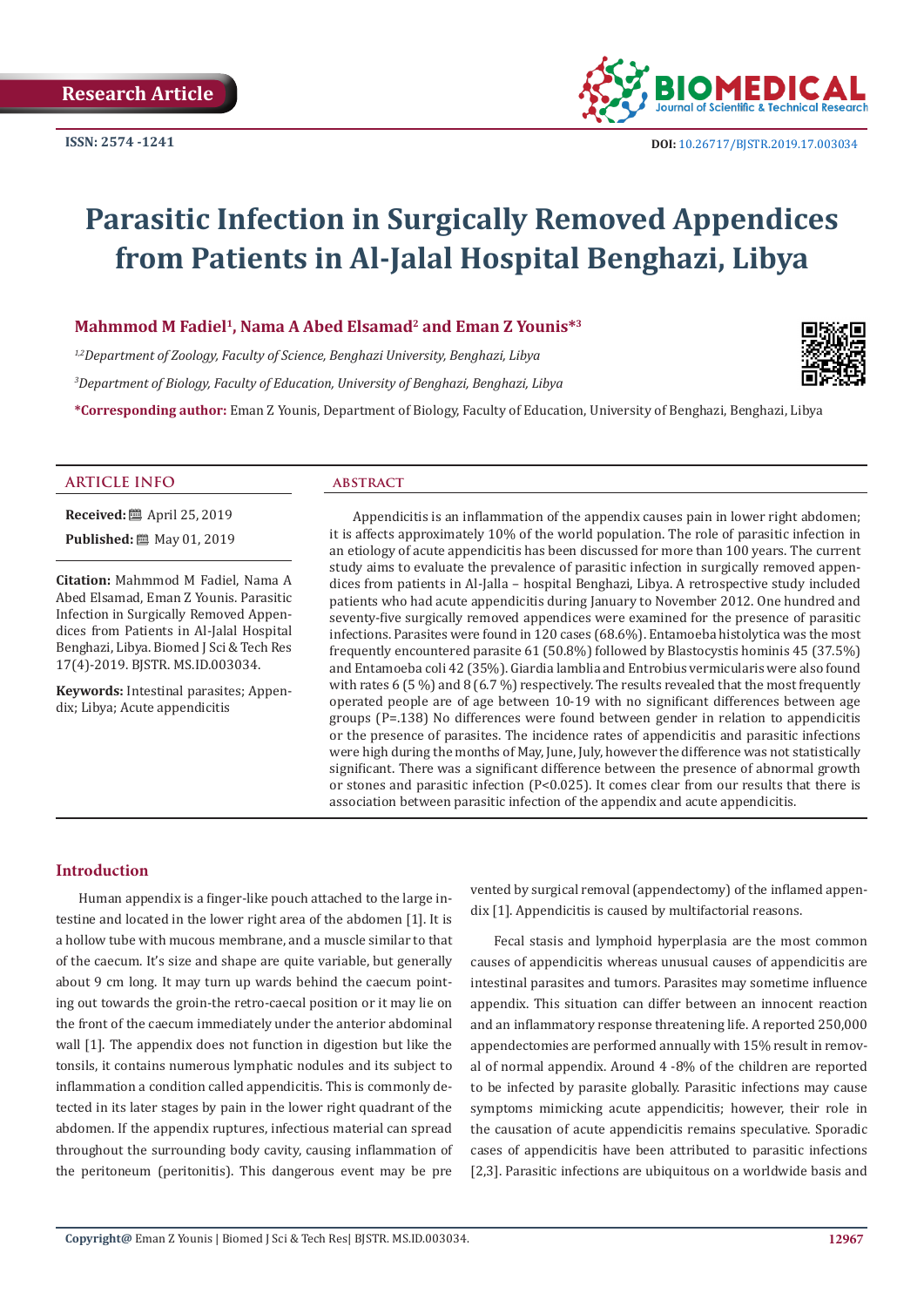are seen in high numbers in developing countries. The presence of parasite in the appendix may cause appendicecal colic even without eliciting acute inflammation. The presence of pin worm in the appendix has been shown to cause symptoms of appendicitis or appendicecal colic but frequently without any histological evidence of acute inflammation.

This colic due to parasitic infestation is explained by the hypothesis of appendicecal lumen obstruction [4]. The parasitic infestation is a leading cause of iron deficiency anemia, growth retardation, while heavy infestation with both round worm and whip worm causes protein energy malnutrition. Moreover, it can lead to intestinal obstruction in infested children [5]. Timely diagnosis and treatment with de-worming of the patients prevent probable future complications that may necessitate surgical procedure.

#### **Material and Methods**

Sampling site. This study was conducted in Benghazi city. The city of Benghazi is situated between degree of latitude (32°10'N) and longitude (20°06'E). It is the second largest city in Libya occupying an area of approximately 240 km<sup>2</sup>. It is situated on the eastern southern coast of Mediterranean Sea north-east of Libya. The population of the entire district was 670,797 in the 2006 census.

#### **Collection of Samples**

Samples were collected from Al jalla hospital. This hospital is located in center of Benghazi and it is one of the biggest hospitals in the city. It is the main hospital of the most surgical operations done in east region of Libya. One hundred and seventy-five removed appendices were collected after appendectomy during the period from January to November 2012. These specimens were preserved in 10 % formalin in clean tubes. All specimens were labeled with the patient age, gender and date of operation.

#### **Parasitological Examination**

Removed appendices were brought to the research laboratory in zoology Department for the process of examination, each appendix was opened longitudinally and placed in petri dish contains 0.85% saline solution. The contents were carefully examined under dissecting microscope for the presence of parasites and any foreign bodies. All encountered worms were counted, removed and preserved in 70% ethanol. Appendices contain stone or abnormal bodies were recorded as well. The contents of the appendices were also examined for micro -parasites (cyst- oocysts- eggs) by direct and indirect saline -iodine smears and formalin - ethyl acetate sedimentation technique then examined under microscope using low power (10x) and high-power objectives (40x,100x).

#### **Statistical Analysis**

 $Chi$ -square  $x^2$  was employed to find out the significance or non-significance of the relationships between age, gender, months and the presence or absence of the parasitic infections. Level of significant ( $p<0.025$ ). t-test ( $p<0.025$ ), also we used ANOVA with

(p<0.05). All analysis was computed in windows environment of statistical of program (SPSS) version 17.

#### **Results**

The present results revealed that appendicitis is common disease in people living in Benghazi city and its surround areas sense there were about 18 appendectomy operation every month. The results showed that 120 (68.6%) with high significance ( $x2 =$ 24.914a,  $df = 3$ ,  $p=0.000$  of the total removed appendices  $(n=175)$ were infected with parasites. Specifically, the following intestinal parasites were highly prevalent in patients with appendicitis., the most isolated parasite Entamoeba histolytica/E. dispar 61 (34.8% of 175 total removed appendices patients / 50.8 % of parasitic infected patients ), Blastocystis hominis45 (25.7 % of 175 total removed appendices / 37.5 % of parasitic infected ), Entamoeba coli 42 (24 % of 175 total removed appendices / 35 % of parasitic infected patients ), G.lamblia 6 (3.4% of 175 total removed appendices patients / 5 % of parasitic infected patients ), E. vermicularis 8 ( 4.5 % of 175 total removed appendices / 6.7 % of parasitic infected patients) (Table 1).

**Table 1:** Show different types of parasite isolated from patients with removed appendicitis their percentage (calculated from total infected with parasites number).

| Type of parasitic infections in<br>appendicitis | Patients with parasitic infection<br>$(n=120)$ |
|-------------------------------------------------|------------------------------------------------|
| Entamoebahistolytica / E. dispar                | $50.8\%$ (61)                                  |
| Blastocystishominis                             | $37.5\%$ (45)                                  |
| Entamoeba coli                                  | 35% (42)                                       |
| Giardia lamblia                                 | $5\%$ (6)                                      |
| Enterobiusvermicularis                          | $6.7\%$ (8)                                    |

**Table 2:** The presence of parasites in removed appendices according to age groups.

| Age Groups        |            |                  |                  |                  |                  |
|-------------------|------------|------------------|------------------|------------------|------------------|
|                   | 50 or more | 40-49            | 30-39            | 20-29            | <b>Total</b>     |
| 120<br>$(68.6\%)$ | 20 (64.5%) | 20<br>$(64.5\%)$ | 20<br>$(64.5\%)$ | 41<br>$(75.9\%)$ | 41<br>$(75.9\%)$ |
| 175               |            | 17               | 31               | 68               | 54               |

The highest prevalence of parasitic infection (75.9%) was recorded among individuals in the 10-19 years age category, followed by those of the 40-49- and 20-29-years age group (70.6%, 67.6 %) respectively. The lowest prevalence of parasitic infection (20.0 %) was observed among the individuals of age categories above 50 years as indicated in Table 2. Statistically, no significant difference was observed in the association between parasitic infection and age (X2 =6.958a, df=4, P=.138). The results presented in Table 3 shows the distribution of parasitic infections among gender (sex) in patients with appendicitis. 60(69.0%) females and 60(68.2%) males, indicating that both genders are equally susceptible to infection and the result showed no difference in the incidence of appendicitis between males and females (p=.821). Also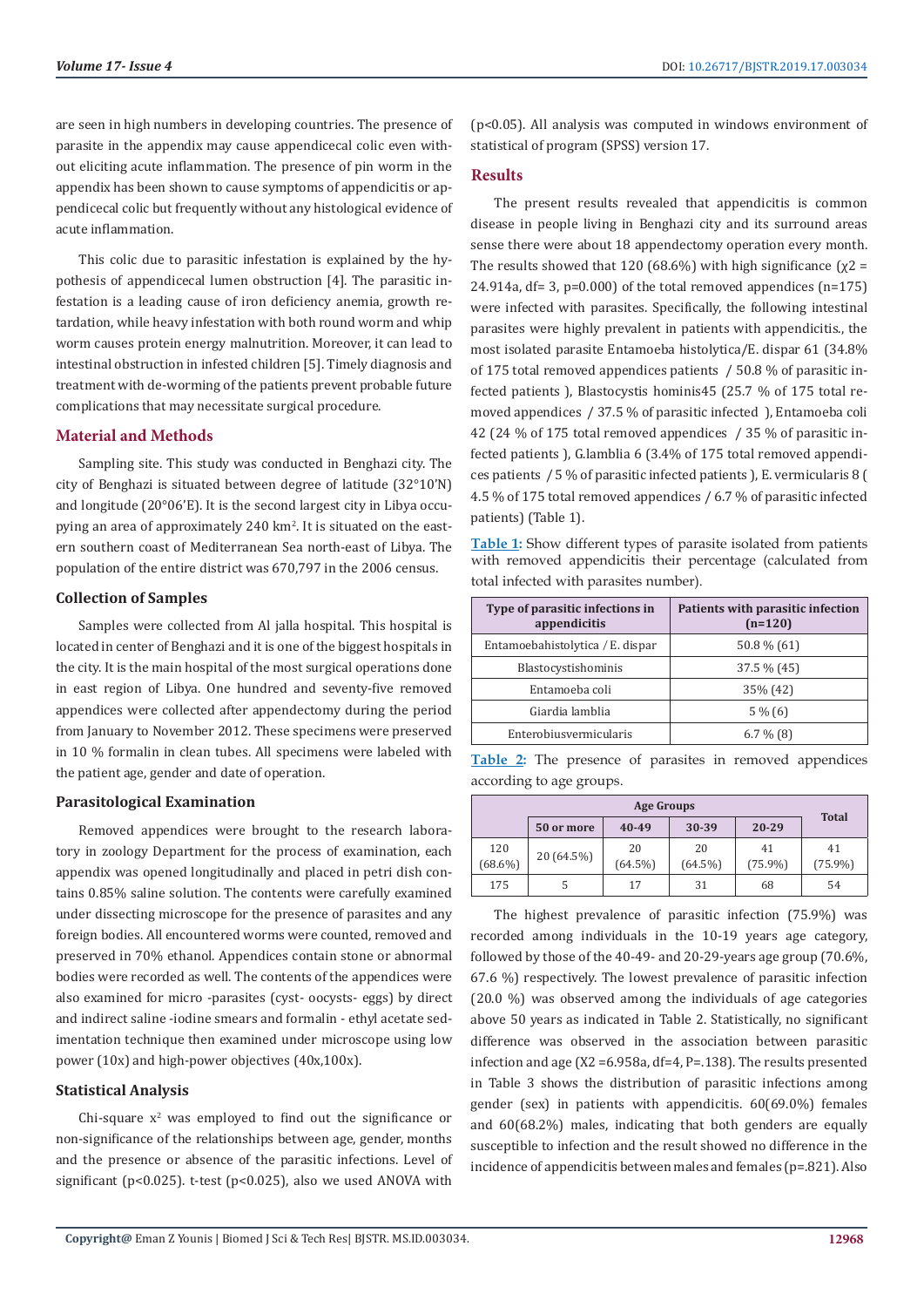there was no significant differences between the gender in relation to the presence of parasites.

**Table 3:** Distribution of parasitic infections among gender (sex) in patients with appendicitis.

| Infection            | Gender     |               | <b>Total</b> |  |
|----------------------|------------|---------------|--------------|--|
|                      | Male       | <b>Female</b> |              |  |
| No. infected $(\% )$ | 60 (68.2%) | $60(69.0\%)$  | 120 (68.6%)  |  |
| No. examined         | 88 (50.3%) | 87 (49.7%)    | 175 (100.0%) |  |

The results presented in Table 4 revealed that the peak incidence rate of appendicitis occurring during the months of May, June, July, 21.7%,27.4% and 21.7% respectively. Similar results also seen in relation to the presence of parasites in removed appendices. The rates were 17.1%, 20% and 16.6% in May, June, July respectively. Even that there were no significant differences between months and infection or disease (p>0.025). Out of the total removed appendicitis (175) twenty three appendices (13.1%) were found with abnormal growth and six (3.4%) were found with stones. In only one appendix (0.6%) there was stones and abnormal growth (Table 5). The results presented in Table 6 revealed that out of 23 abnormal growth appendices only five showed parasitic infection. On other hand five appendices were infected with parasites out of six showed presence of stones. And only one case with abnormal growth and stones was infected with parasites. There was a significant difference between the presence of abnormal growth or stones and incidence of parasitic infection. (p>0.025).

| Table 4: Monthly incidence of appendicitis and the presence of |  |
|----------------------------------------------------------------|--|
| parasites in the examined appendices.                          |  |

| <b>Months</b>                  | <b>Infections</b>     |                         | <b>Total</b> |
|--------------------------------|-----------------------|-------------------------|--------------|
|                                | <b>Negative</b>       | <b>Positive</b>         |              |
| January<br>Count<br>% of total | $\mathbf{1}$<br>0.60% | $\overline{2}$<br>1.10% | 3<br>1.70%   |
| March<br>Count<br>Total        | 6<br>3.40%            | $\overline{2}$<br>1.10% | 8<br>4.60%   |
| April<br>Count<br>% of total   | $\overline{7}$<br>4%  | 5<br>2.90%              | 12<br>6.90%  |
| May<br>Count<br>% of total     | 8<br>4.60%            | 30<br>17.10%            | 38<br>21.70% |
| June<br>Count<br>% of total    | 13<br>7.40%           | 35<br>20%               | 48<br>27.40% |
| July<br>Count<br>% of total    | 9<br>5.10%            | 29<br>16.60%            | 38<br>21.70% |

| August     | 5              | 9              | 14                       |
|------------|----------------|----------------|--------------------------|
| Count      |                |                |                          |
| % Of total | 2.90%          | 5.10%          | 8%                       |
| September  |                |                |                          |
| Count      | $\overline{4}$ | 4              | 8                        |
| % of total | 2.30%          | 2.30%          | 4.60%                    |
| October    |                |                |                          |
| Count      | 2              | $\overline{2}$ | $\overline{4}$           |
| %of total  | 1.10%          | 1.10%          | 2.30%                    |
| November   |                |                |                          |
| Count      |                | $\overline{2}$ | $\overline{\mathcal{L}}$ |
| % of total |                | 1.10%          | 1.10%                    |
| Count      | 55             | 120            | 175                      |
| % of total | 31.40%         | 68.60%         | 100%                     |

**Table 5:** The percentages of abnormal growth and stones incident in relation to the presence of parasites in removed appendices.

| Incidence                | <b>Frequency</b> | Percentage |
|--------------------------|------------------|------------|
| None                     | 145              | 82.9%      |
| Abnormal growth          | 23               | 13.1%      |
| Stones                   | 6                | 3.4%       |
| Abnormal growth & stones |                  | $0.6\%$    |
| Total                    | 175              | 100%       |

**Table 6:** The percentages of abnormal growth and stones incident in relation to the presence of parasites in removed appendices.

| Incidence of abnormal growth<br>or stones | Infected with<br>par-<br>asites | <b>No. Exam</b> |
|-------------------------------------------|---------------------------------|-----------------|
| None                                      | 109(75.2%)                      | 145             |
| Abnormal growth                           | 5(21.7%)                        | 23              |
| Stones                                    | $5(83.3\%)$                     | 6               |
| Abnormal growth + Stones                  | $(100\%)1$                      |                 |

The distribution of intestinal parasites detected in patient with appendices. shown in Figure 1. Of the total study population 80 (45.7% of 175 total removed appendices/ 66.7% of parasitic infected harbored at least one parasite while intestinal parasites were found in 22.9 % (40 of 175 ) and 33.3% of parasitic infected were infected with two or more parasites of the removed appendices, the result show that the a high significant (p=0.00).



**Figure 1:** The percentages of single and mixed parasites recovered in the removed appendices. (n=120).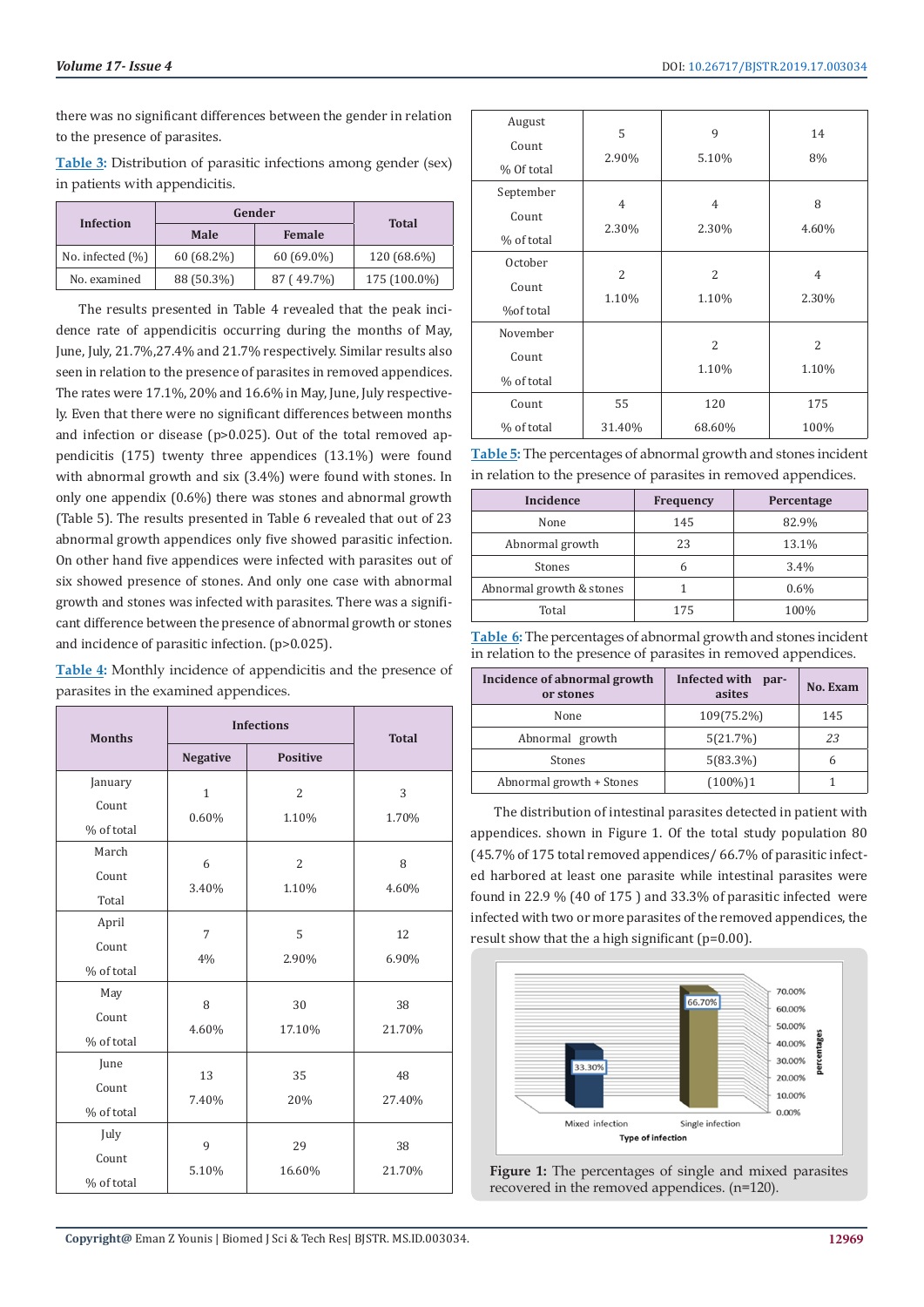#### **Discussion**

Appendicitis is one of the most common disease all over the world. It affected approximately 7-10% of the world population [6- 8]. The present study indicates that appendicitis is a common disease in Benghazi city. One hundred and seventy-five appendectomy operation have been carried out in ten months. These results is consistent with other studies all over the world [6,9,10]. The author is not aware of any published records on the incidence of appendicitis in Libya. Generally the incidence of appendicitis varies substantially by country, geographical region, race, sex, age and seasons [9,11]. In third world the incidence of appendicitis is rare in the past and began to increase a century ago peaked about 1950 [12]. Changing to a Western lifestyle, including diets due to the increasing number of fast food restaurants where mainly highcarbohydrate low fiber diets and sweets could have contributed to the increase the incidence of appendicitis [13-16].The present study concentrated on the parasites (Protozoa, Cestoda, Trematoda and Nematoda ) of the appendix removed from different groups of patients in Al jalla–hospital.

 This is a pioneering study the relationships of parasites to appendicitis. The predisposing factors to appendicitis are thought to be multifactorial including mechanical obstruction, inadequate dietary fiber, family susceptibility and viral, parasitic pathogens [17]. The association between parasitic infection of the appendix and acute appendicitis has been widely investigated [18-,20]. The results of this study have indicated that 68% of removed appendices were infected with parasites. This finding is in agreement with many authors [21-24]. these authors reported the hypothesis that the parasites can cause appendicitis. In contrast many other authors do not agree with this hypothesis [25,26]. In the present study three pathogenic parasites were recovered these are *E. histolytica, E.vermicularis* and *G.lamblia*. The same parasites reported in removed appendices from different parts of the world [3,24].The results also showed the presence of Blastocystis hominis in removed appendices. This parasites consider by many as nonpathogenic [27,28].

On other hand there are many reports indicate that this parasites is a pathogenic [29]. There is only one report in literature associated Blastocystishominis with appendicitis by Pasupati [30]. from Malaysia which consistent with the results of this study. So, the role of B. hominisin appendicitis should not overlook. The present study showed that about 4.5% of the total removed appendices were infested with *E.vermicularis*. It is one of the most common nematode parasites of human which flourish in the temperate zone where probably every child has been infected than once more in early childhood. The percentage of *E. vermicularisin* this study is slightly higher than incidence reported by [26,31]. On other hand results of this study is lower than those reported by others [25,32] from Egypt and Iraq respectively. In general, the rate of *E. vermicularis* in the appendices range from 0.2% up to 48% worldwide. The role of *E. vermicularisin* association to appendicitis is controversial [20,33,34].

Enterobius vermicularis is a common cause of appendicitis [23,31]. Its presence in the appendix can produce clinical feature of appendicitis "appendicitis colic " resembling the disease [35]. Williams and Dixon (1988) suggesting that the eggs release from female pinworms may be a feature of appendiceal obstruction. On other hand many reports disagree with hypothesis of *E. vermicularis* involvement in appendicitis [18,35]. concluded that parasites in the appendix may produce symptoms which resemble acute appendicitis, but parasitic infection rarely causes acute appendicitis. *E. histolytica* is a second parasitic agent of acute appendicitis [18,25,32]. Acute appendicitis of amoebic origendoes not appear frequently [10]. In the present study 34.8% of removed appendices were infected with E .histolytica/dispar unfortunately no-attention has been made to separate the two species because of limited facilities. This result is in consistent with Okoliet al (2008) in south-eastern, Nigeria.

 However, it is higher than those reported by other authors [25,32] were the rate of the *E. histolytica*/dispar ranges from 0.5% to 2.5% *G.lambliais* a common parasite of man , it has worldwide distribution, it was considered non pathogenic as it found in complete a symptomatic persons , However . There is now abundant evidence of pathogenic potential of Giardia [36]. The incidence rate of G. lambliain the present study 3.4% which is higher than incidence reported by Salihet [37] in Iraq. Other report in Iraq too by Abed-Al Rekabi [38] was higher than present study. Reviewing the literature no other reports on the association of *G.lambliawith* appendicitis . *E. coli* is a non-pathogenic parasite of human. The present study indicate that 24% of removed appendices were infested with this parasite which inconstant with the results reported by Pasupati [30]. Reviewing the literature no other reports on the association of *E.coli* with appendicitis.

The results of this study revealed that a higher percentage of patient who had parasites in their appendix fall within the 20-29 years old age group with 26% followed by age group 10-19 years and 30-40 years of age. This result in agreement with many reports [7,13]. Many researchers suggested that the age is a risk factor for both disease and parasitic infestation of appendix [3], while others denied the association [38]. The present study revealed that there was no significant difference between the incidence of appendicitis in males and females' patients and also there was no difference in parasitic infestation in the appendices. This suggests that males and females are equally exposed to parasitic infection and gender may not necessarily be an important epidemiological determinant for appendicitis and parasites loads. This results in agreement the results reported by [34]. Other workers reported high incidence in males [7,17,24].

On other hand many authors found that females were more susceptible to disease [33]. These authors explained their results due to false diagnosis of appendicitis. The present study revealed that the highest incident of appendicitis and parasitic infestation occurred during summer months (May, June, July). similar results were reported by other authors [17,38]. The monthly variation may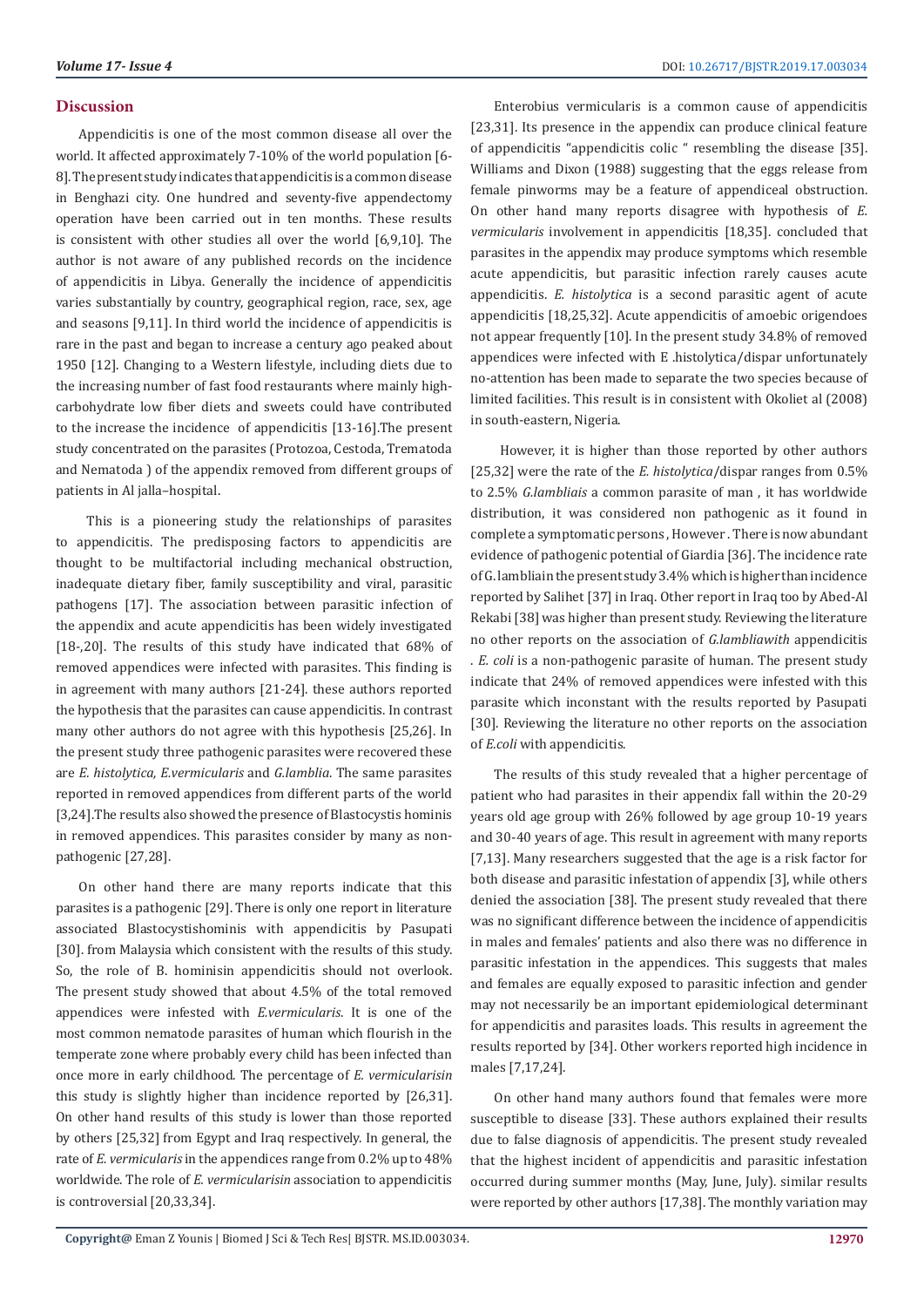be explained by the increase of contaminated water and vegetable consumption during the hot weather.

#### **Conclusion**

This is pioneering study on the incidence of parasitic infection of appendices removed from patients in Al-jalla hospital, Benghazi city. Five intestinal parasites were recovered, namely Entamoebahistolytica, *E. coli*, *G. lamblia*, *B.hominis* and *E. vermicularis*. Sixty eight percent of examined appendices were infected with one or more parasites. The rate of these parasites will not be excluded , they may cause appendicitis or produce symptoms similar to that of appendicitis which may lead to false appendectomy. So, there is a need for treating the intestinal parasites before infecting the appendix. It will be worthwhile to continue the study of the prevalence and the causes of appendicitis in Libya which may give a comparative and comprehensive picture.

#### **References**

- 1. Gillian P, Christopher RD (2006) Human Physiology: The Basis of Medicine, (3rd edition) Oxford University Press. London, UK, pp. 412-4 14.
- 2. Karatepe O, Adag G, Tukenmez M, Battal M, Altiok M, et al. (2009) parasitic infestation as cause of acute appendicitis. Giornale Di Chivurgia 30(10): 426-428.
- 3. Arca MJ, Gates RL, Groner JL, Hammond S, Caniano DA (2004) Clinical manifestations of appendiceal pinworms in children: an institutional experience and a review of the literature. Pediatric Surgery International 20 (5): 372-375.
- 4. Yabanoglu H, Caliskan K, Aytac HO, Turk E,Karagulle E, Kayaselcuk F, et al. (2014) Unusualfindings in appendectomy specimens of adults: retrospective analyses of 1466 patients and a review of literature. Iran Red Crescent MedJ 16(2): e12931
- 5. Ikramulah, Sarwar G, Aziz S, Khan MH (2009) Intestinal Worm Infestation in Primary School Children in Rural Peshawar. Gomal Journal of Medical Sciences 7(2): 132-136.
- 6. Irvin TT (1989) Abdominal pain: a surgical audit of 1190 emergency admissions. British Journal of Surgery 76(11): 1121-1125.
- 7. Engin O, Calik S, Calik B, Yildirim M, Coskum G (2010) Parasitic Appendicitis from past to present in Turkey. Iranian Journal of Parasitology 5(3): 57-63.
- 8. Agresta F, Ansaloni L, Catena F, VerzaL A, Prando D (2014) Acute appendicitis: position paper,2013. World J Emerg Surg 9(1): 26.
- 9. Jones BA, Demetriades D, Segal I, Burkitt DP (1985) The prevalence of appendiceal fecalthis in patients with and without appendicitis. A comparative study from Canada and South Africa. Annals of surgery 202(1): 80-82.
- 10. Singh NG, Mannan RA, Kahvic M (2010) Acute amebic appendicitis: Report of a rare case. Indian Journal of Pathology and Microbiology 53 (4): 767–769.
- 11. Al Omran M, Mandani M, McLeod RS (2003) Epdemiology features of acute appendicitis in Ontario Canada. Canadian Journal of Surgery 46(4): 263-268.
- 12. Mangete ED, Kombo BB (2004) Acute Appendicitis in Port Harcourt, Nigeria Orient Journal of Medicine 16 (1): 1-3.
- 13. Chang AR (1981) An analysis of the pathology of 3003 appendices. Australian and New Zealand Journal of Surgery 51(2): 169-178.
- 14. Freud E, Pilpel D, Mares AJ (1988) Acute appendicitis in childhood in the Negev region: some epidemiological observations over an 11

year period (1973 - 1983). Journal of Pediatric Gastroenterology and Nutrition 7 (5): 680-684.

- 15. Burkitt DP (1971) The etiology of appendicitis. British Journal of Surgery 58(9): 695-699.
- 16. Walker AR, Segal I (1995) Appendicitis: an African perspective. Journal of The Royal Society of Medicine 88(11): 616-619.
- 17. Oguntola AS, Adeoti MI Oyemolade TA (2010) Appendicitis: Trends in incidence, age, sex, and seasonal variation in South-Western Nigeria. Annals of African Medicine 9 (4): 213-217
- 18. Budd JS Armstrong C (1987) Role of Enterobius vermicularis in the aetiology of appendicitis. British Journal of Surgery 74 (8): 748- 749.
- 19. Yildirm S, Nursa TZ, Tarim A, Kayaselcuk F, Noyan T (2005) A rare cause of acute appendicitis: parasitic infection. Scandinavian Journal of Infection Disease 37(10): 757-759.
- 20. Da silva DF, Da silva RJ, Da silva MG, Sartorelli AC, Rodrigues MA (2007) Parasitic infection of the appendix as a cause of acute appendicitis. Parasitological Research 102(1): 99-102.
- 21. Williams DJ, Dixon MF (1988) Sex, Enterobius vermicularis and the appendix. British Journal of Surgery 75 (12): 1225-1226.
- Villamizar E, Mendez M, Bonill E, Varon H, de Onatra S (1996) Ascaris lumbricoides infection as a cause of intestinal obstruction in children: experience with87 cases. Journal of Pediatric Surgery 31(1): 201-205.
- 22. Cox ND, Yates PJ (2010) Schistosomiasis: a rare cause of acute appendicitis. Journal of Surgical Case Reports 2010(4): 4.
- 23. Akbulut S, Tas M, Sogutcu N, Arikanoglu Z, Basbug M, et al. (2011) Unusual histopathological findings in appendectomy specimens: a retrospective analysis and literature review. The American Journal of Gastroenterology 17(15): 1961-1970.
- 24. Soliman LA (1966) Parasitic lesions of the appendix with reference to their importance in the differential diagnosis of appendicitis. Transactions of The Royal Society of Tropical Medicine and Hygiene 60 (4): 493-496.
- 25. Ossama ZM (2012) The controversy of parasitic infection in pediatric appendicitis: a retrospective analysis. Annals of Pediatric Surgery 8(1): 15-18.
- 26. Doyle PW, Helgason MM, Mathias RG, Proctor EM (1990) Epidemiology and pathogenicity of Blastocystis hominis. Journal of Clinical Microbiology 28(1): 116-121.
- 27. Shilm DR, Hoge CW, Rajah R, Rabold JG, Echeverria P (1995) Is Blastocystis hominisa cause of diarrhea in travelers ? A prospective control study in Nepal. Clinical of Infection Disease Journal 21(1): 97- 101.
- 28. El-Shazly AM, Abdel Magied AA, El Beshbishi SN, El Nahas HA, Fouad MA, et al. (2005) Blastocystis hominis among symptomatic individuals in Talkhacenter, Dakahlin Governorate, Egypt. Journal of Egyptian Society Parasitology 35(2): 653-666.
- 29. Pasupati TM, Yothasamutr K, Wah MJ, Sherif SE, Palayan K (2008) A study of parasitic infection in the luminal contents and tissue sections of appendix specimens. Tropical Biomedicine 25 (2): 166-172.
- 30. Helmy AH, Shousha AT, Magdi M, Sabri T (2000) Appendicitis: appendectomy and the value of endemic parasitic infection. Egyptian Journal of Surgery 19(2): 87- 91.
- 31. Mahdi NH, Mousa AH, Noura AM (2009) Parasitic Appendicitis: A Prospective Clinical and Histopathological Study of 665 Cases of Acute Appendicitis. Journal of Damascus University For Health Sciences 5(1): 87-99.
- 32. Dahlstrom JE, Macarthur EB (1994) Enterobius vermicularis: a possible cause of symptoms resembling appendicitis. Australian and New Zealand Journal of Surgery 64(10): 692-694.